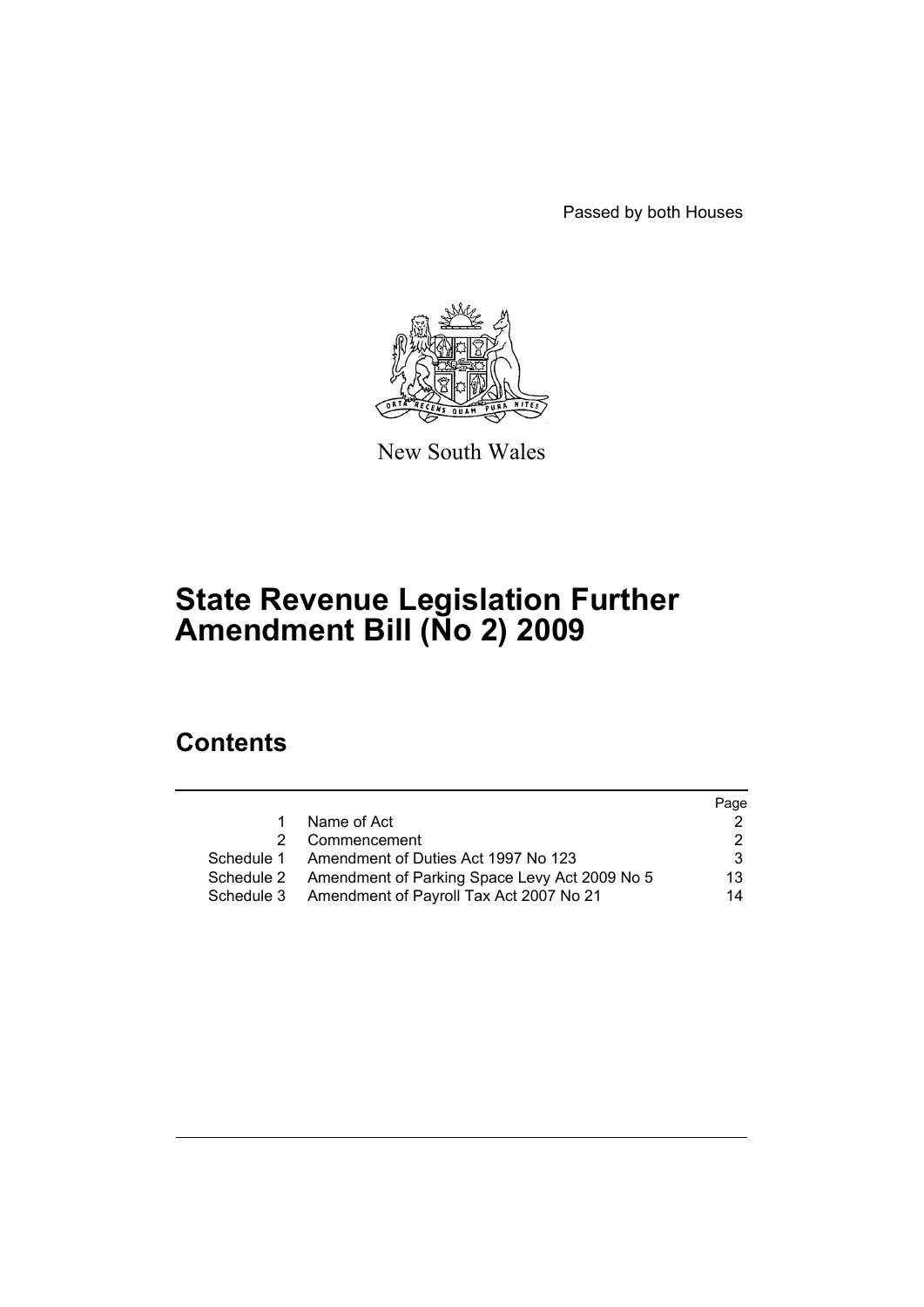*I certify that this public bill, which originated in the Legislative Assembly, has finally passed the Legislative Council and the Legislative Assembly of New South Wales.*

> *Clerk of the Legislative Assembly. Legislative Assembly, Sydney, , 2009*



New South Wales

# **State Revenue Legislation Further Amendment Bill (No 2) 2009**

Act No , 2009

An Act to make miscellaneous amendments to certain State revenue legislation.

*I have examined this bill and find it to correspond in all respects with the bill as finally passed by both Houses.*

*Assistant Speaker of the Legislative Assembly.*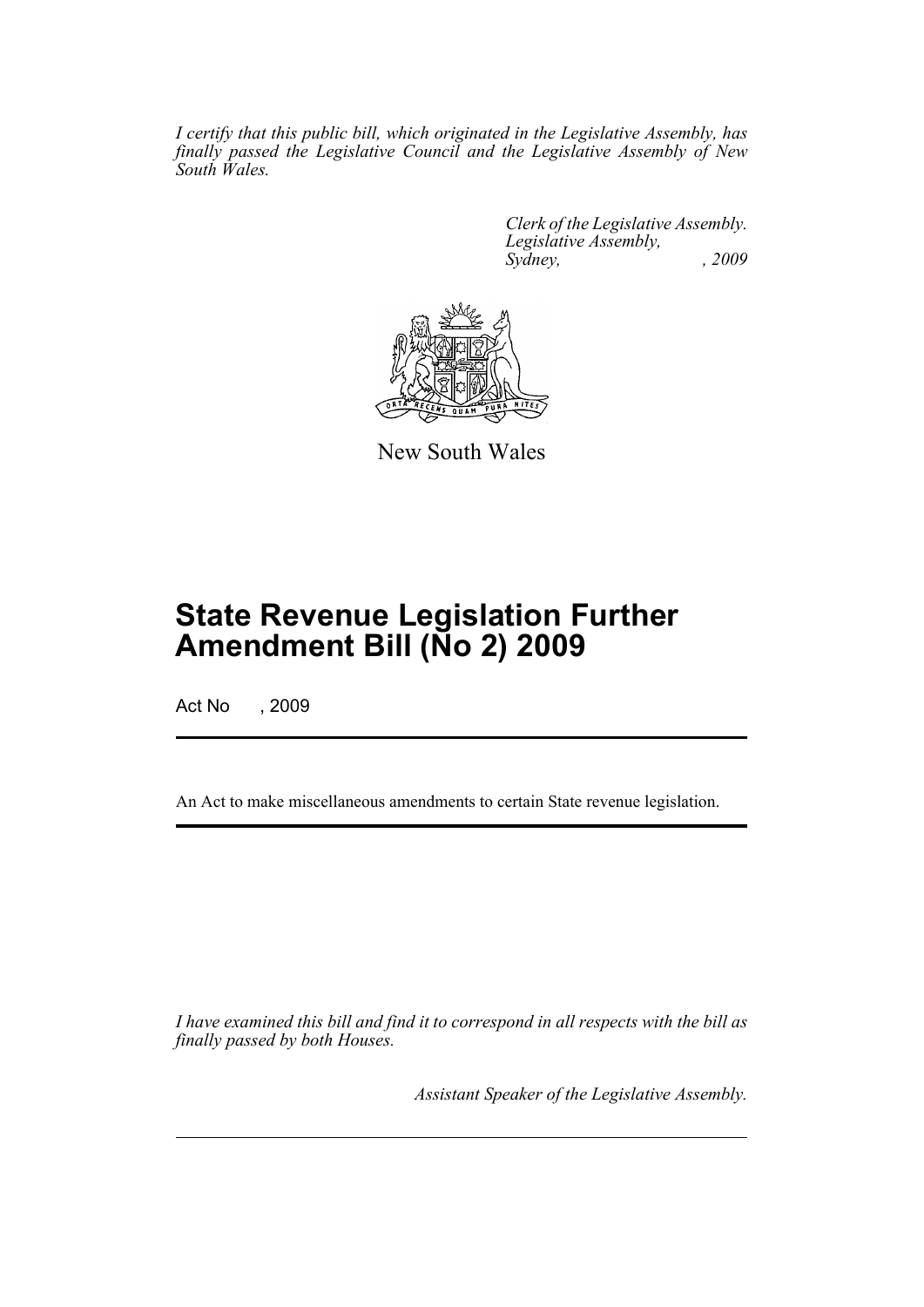# <span id="page-2-0"></span>**The Legislature of New South Wales enacts:**

### **1 Name of Act**

This Act is the *State Revenue Legislation Further Amendment Act (No 2) 2009*.

## <span id="page-2-1"></span>**2 Commencement**

- (1) This Act commences on the date of assent to this Act, except as provided by subsections (2) and (3).
- (2) Schedule 1 commences, or is taken to have commenced, on 1 December 2009.
- (3) Schedule 2 is taken to have commenced on 1 September 2009.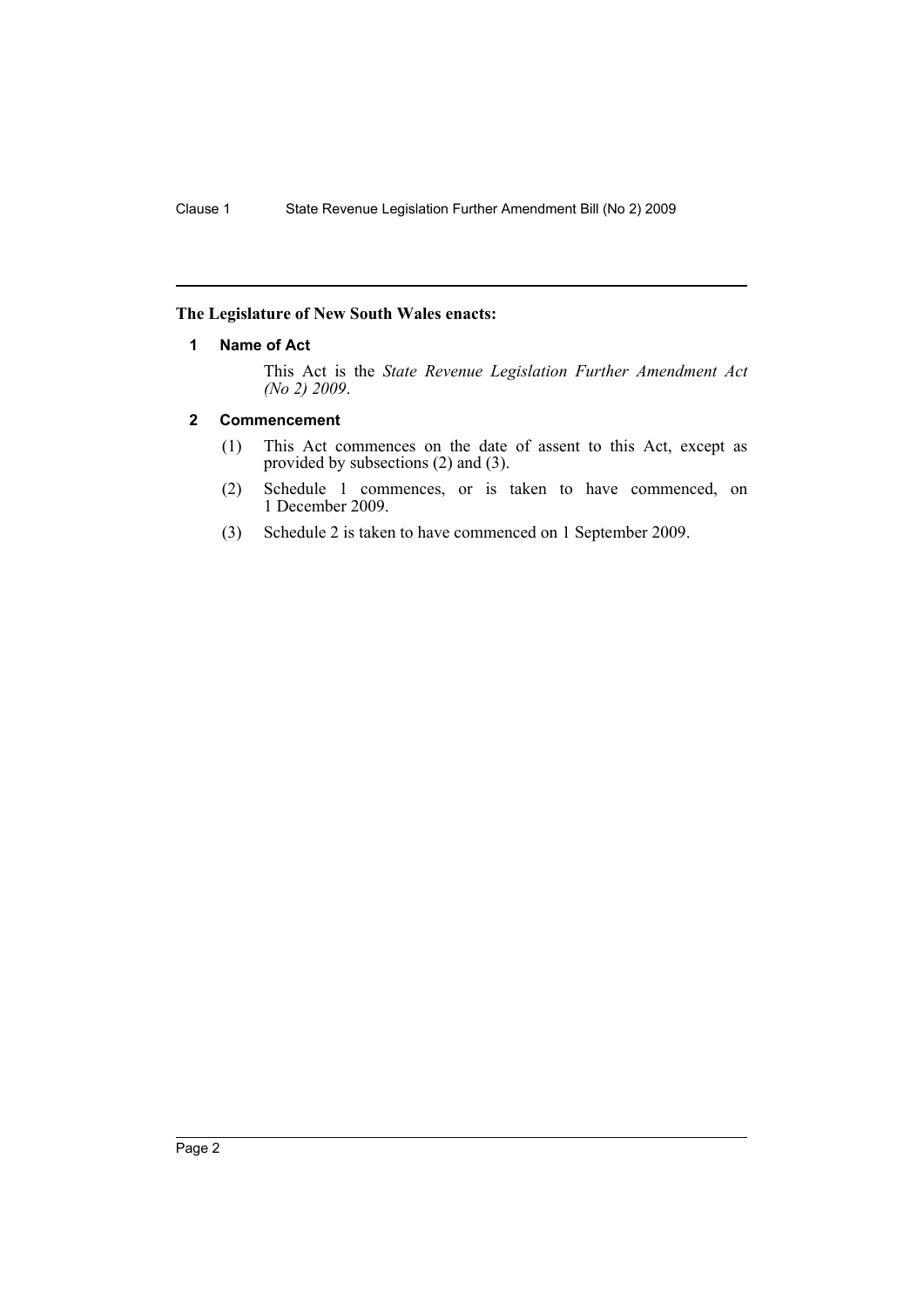Amendment of Duties Act 1997 No 123 Schedule 1

# <span id="page-3-0"></span>**Schedule 1 Amendment of Duties Act 1997 No 123**

## **[1] Section 11 What is "dutiable property"?**

Insert after section 11 (1) (l):

**Note.** In relation to interests in land, see clause 4 of the Dictionary.

#### **[2] Section 146 Meaning of "landholder"**

Omit "an unencumbered value" from section 146 (1). Insert instead "a threshold value".

# **[3] Section 146A**

Insert after section 146:

### **146A Threshold value of land holdings**

- (1) For the purposes of this Chapter, the *threshold value* of the land holdings of a unit trust scheme, private company or listed company is the total value of all land holdings in New South Wales of the unit trust scheme or company.
- (2) For a land holding that consists of an estate in fee simple in land (other than a strata lot), the value of the land holding is the registered land value of the land as at 1 July in the previous year.
- (3) For a land holding that consists of a proportionate interest in an estate in fee simple in land (other than a strata lot), the value of the land holding is the amount determined by applying that proportion to the registered land value of the land as at 1 July in the previous year.
- (4) For a land holding that consists of an estate in fee simple in a strata lot, the value of the land holding is an amount that bears to the registered land value of the relevant parcel (as at 1 July in the previous year) the same proportion as the unit entitlement of the lot bears to the aggregate unit entitlement.
- (5) For a land holding that consists of a proportionate interest in an estate in fee simple in a strata lot, the value of the land holding is the amount determined by applying that proportion to the amount determined under subsection  $(4)$ .
- (6) The proportionate interests of joint tenants in an estate in fee simple are to be determined as if they were tenants in common in equal shares.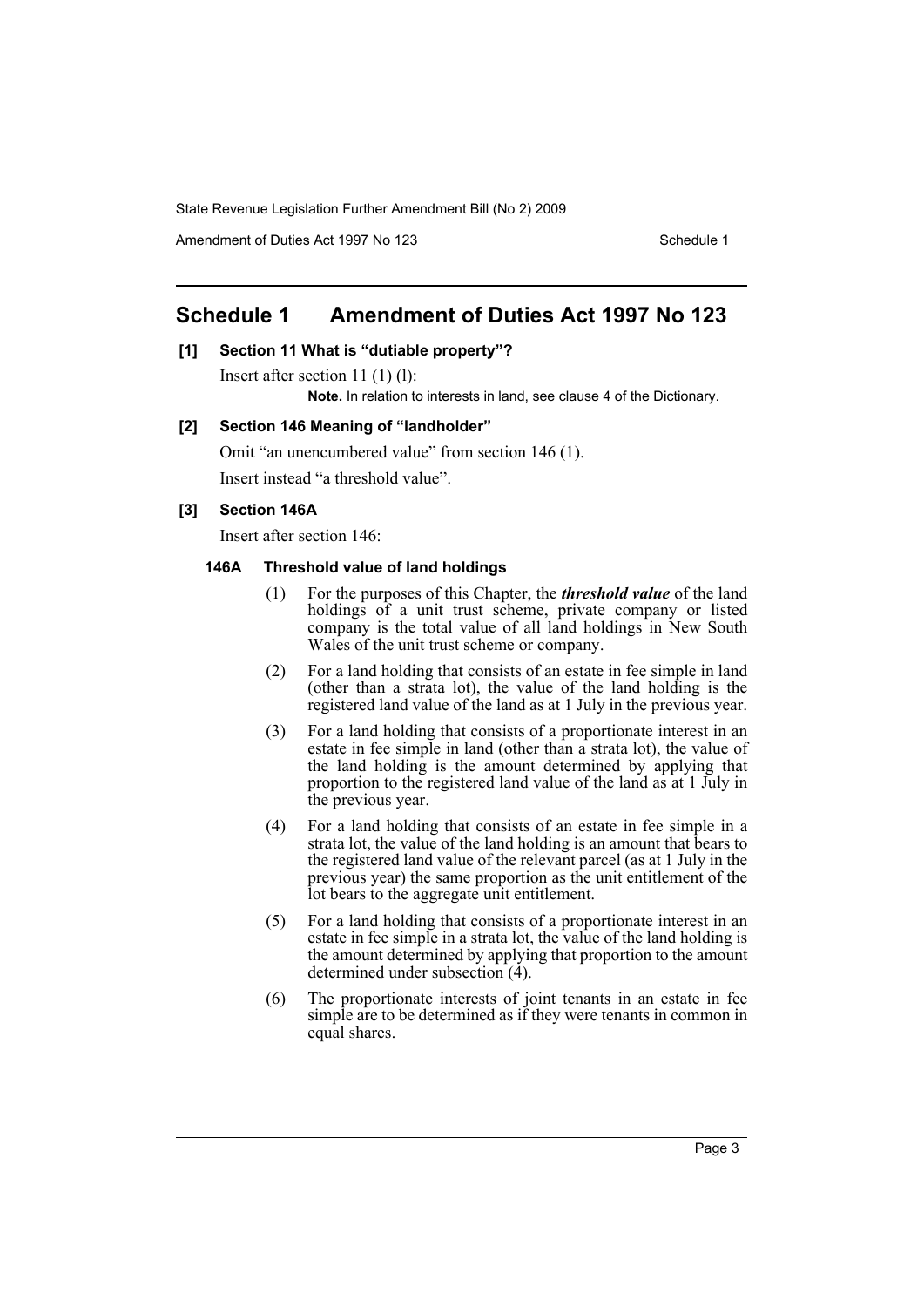Schedule 1 Amendment of Duties Act 1997 No 123

- (7) For any land holding for which a value cannot be obtained under the above provisions, the value of the land holding is the unencumbered value of the land holding, determined in the same way as it is for dutiable property under Chapter 2.
- (8) For the purposes of this section, the *registered land value* of land (including a parcel) is the land value of the land as entered in the Register of Land Values kept by the Valuer-General under section 14CC of the *Valuation of Land Act 1916*.
- (9) For the purposes of this section, a *strata lot* means a lot under the *Strata Schemes (Freehold Development) Act 1973*, and expressions used in this section in relation to such a lot have the same meanings as they do in that Act.

### **[4] Section 147 What are the "land holdings" of a landholder?**

Omit section 147 (2). Insert instead:

(2) An interest in land is a land holding of a unit trust scheme only to the extent that the interest is held by the trustee of the unit trust scheme in its capacity as trustee of the scheme or by a custodian of the trustee of the unit trust scheme in its capacity as custodian.

#### **[5] Section 147, note**

Insert at the end of the section:

**Note.** In relation to interests in land, see also clause 4 of the Dictionary.

#### **[6] Section 149 What is a "relevant acquisition"?**

Insert "private" after "ceasing to be a" in section 149 (2).

# **[7] Section 149 (3)–(6)**

Insert after section 149 (2):

- (3) If a person who acquires or holds an interest in a landholder is a trustee for 2 or more trusts, any interests in the landholder acquired or held by the person for different trusts are to be treated as if they were acquired or held independently by separate persons.
- (4) If a person who acquires or holds an interest in a landholder is a life company, any interests in the landholder acquired or held by the life company for different statutory funds are to be treated as if they were acquired or held independently by separate persons.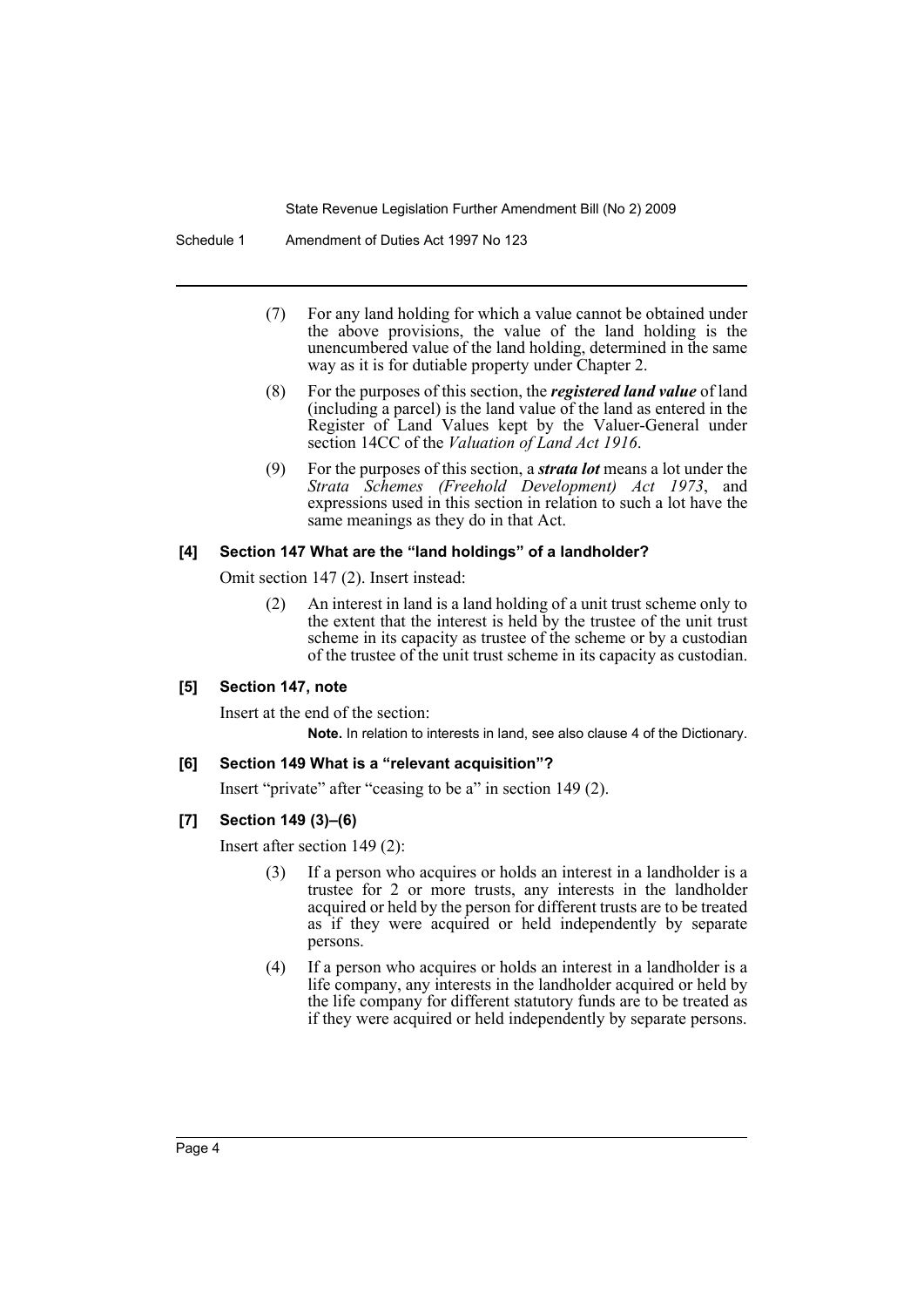Amendment of Duties Act 1997 No 123 Schedule 1

- (5) If a life company acquires or holds an interest in a landholder otherwise than for a statutory fund, that interest is to be treated as if it were acquired or held independently of, and by a separate person to, any interest acquired or held by the life company for a statutory fund.
- (6) In this section: *statutory fund* has the meaning given by the *Life Insurance Act 1995* of the Commonwealth.

#### **[8] Section 150 What are "interests" and "significant interests" in landholders?**

Omit section 150 (1). Insert instead:

- (1) For the purposes of this Chapter, a person has an *interest* in a landholder if the person, in the event of a distribution of all the property of the landholder, would be entitled to any of the property distributed.
- (1A) However, an entitlement that arises merely because a person has a debt interest (within the meaning of Division 974 of the *Income Tax Assessment Act 1997* of the Commonwealth) in a landholder, or an interest that would be a debt interest if the landholder were a company for the purposes of that Division, is not an interest in a landholder.

#### **[9] Section 156 How duty is charged on relevant acquisitions—public landholders**

Omit "public" where secondly occurring in section 156 (5).

## **[10] Chapter 4, Part 2A**

Insert after Part 2:

# **Part 2A Charging of duty on acquisitions made by trustees**

#### **157A Application of Part**

- (1) This Part applies for the purposes of determining liability for duty under this Chapter where a person acquires or holds an interest in a landholder as bare trustee for another person.
- (2) In this Part, a *bare trustee* includes a custodian.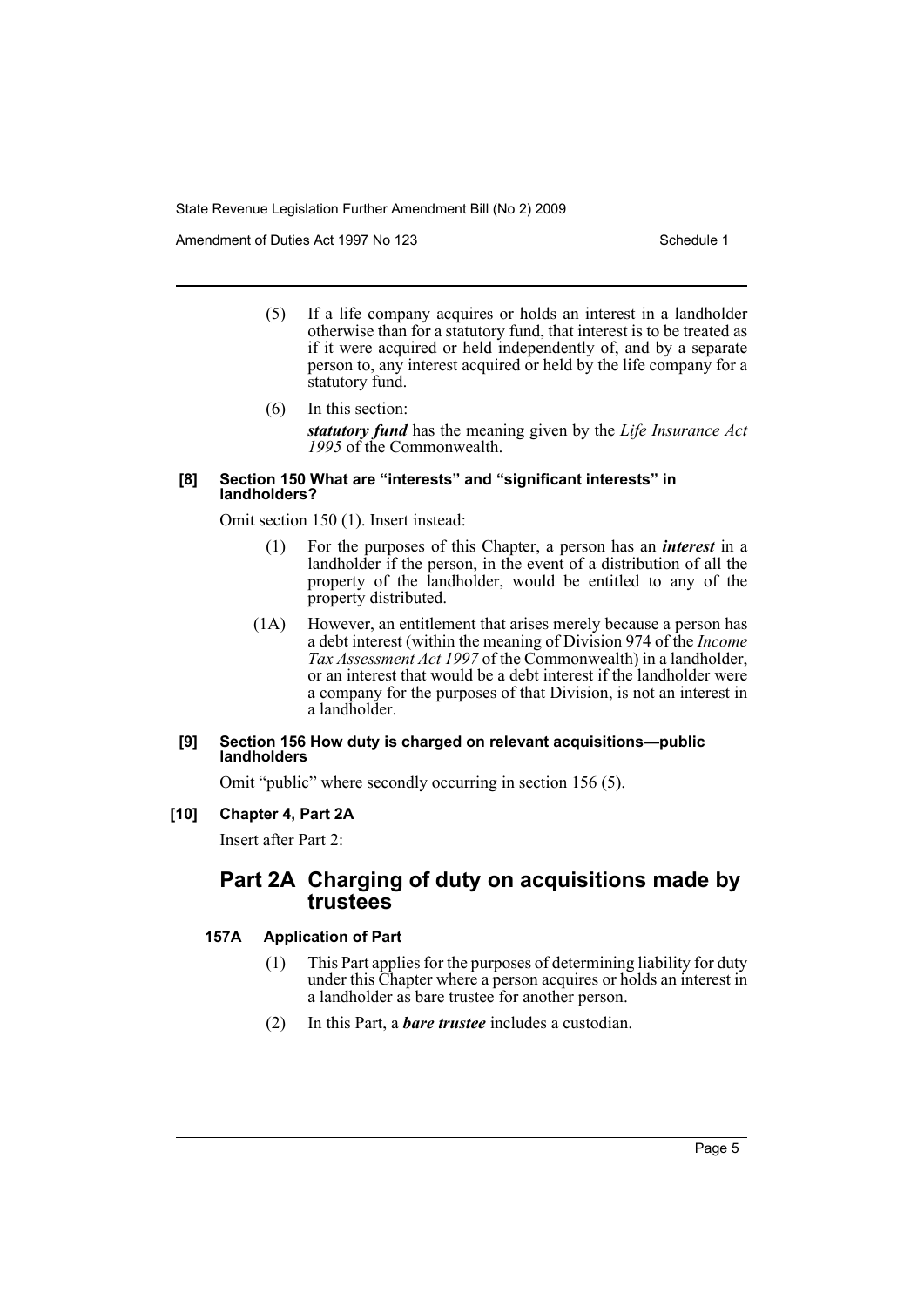Schedule 1 Amendment of Duties Act 1997 No 123

#### **157B Beneficial owner—meaning**

- (1) If a person who acquires or holds an interest in a landholder acquires or holds that interest as bare trustee for another person, the other person is a *beneficial owner* of that interest in the landholder.
- (2) If a person who is a beneficial owner of an interest in a landholder (whether as a result of subsection (1) or as a result of one or more applications of this subsection) holds that interest as bare trustee for another person, that other person is also a *beneficial owner* of that interest in the landholder.
- (3) For the purposes of this Part, the *ultimate beneficial owner* of an interest in a landholder is any beneficial owner of the interest in the landholder who does not hold that interest as bare trustee for another person.

#### **157C Beneficial owners liable for duty on acquisitions in landholders**

- (1) Any interest in a landholder that is acquired or held by a person (the *legal owner*) as bare trustee for another person is taken, for the purposes of this Chapter, to have been acquired by, or to be held by, the ultimate beneficial owner of the interest in the landholder, rather than the legal owner.
- (2) Accordingly, the ultimate beneficial owner of an interest acquired by the legal owner will be liable to lodge an acquisition statement, and to pay any duty chargeable under this Chapter, in respect of any relevant acquisition made as a result of that acquisition by the legal owner.

**Note.** For example, A acquires an interest in a landholder as bare trustee for B. A is the legal owner and B is a beneficial owner of the interest in the landholder. B holds that interest as bare trustee for C. As a result, C is also a beneficial owner of the interest in the landholder acquired by A. If C does not hold the interest as bare trustee for another person, C is the ultimate beneficial owner of the interest and will be liable for any duty chargeable on the acquisition.

- (3) For the purpose of determining whether an acquisition is a relevant acquisition, section 149 applies as if a reference to a person who acquires or holds an interest in a landholder were a reference to the ultimate beneficial owner of the interest, rather than the legal owner.
- (4) That is, the acquisition is to be aggregated with other interests held by the ultimate beneficial owner of the interest or an associated person of the ultimate beneficial owner of the interest, rather than with other interests held by the legal owner or associated persons of the legal owner.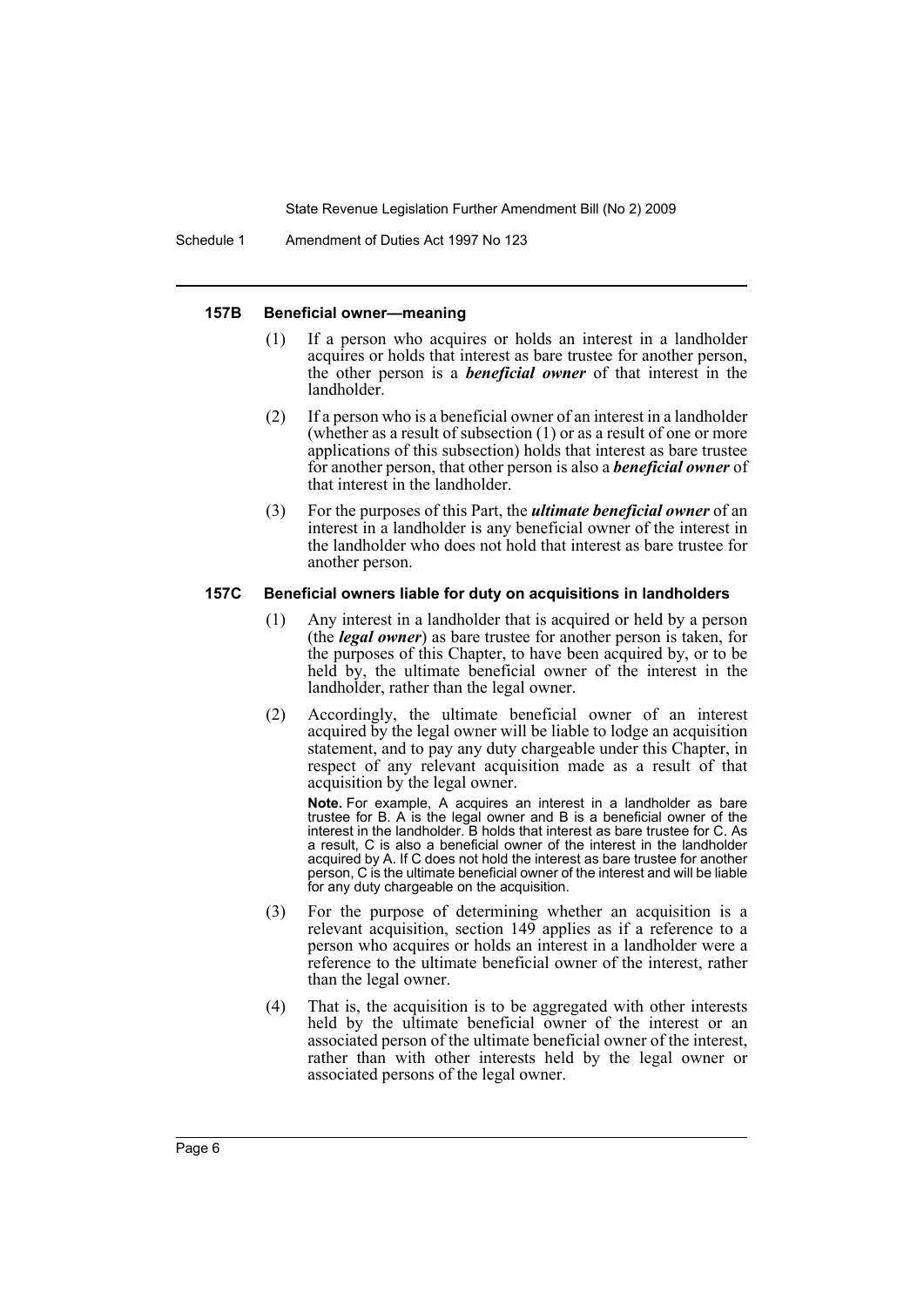Amendment of Duties Act 1997 No 123 Schedule 1

#### **[11] Section 158 Constructive ownership of land holdings and other property: linked entities**

Omit "if the other person were to be wound up" wherever occurring in section 158 (2) (a) (iii) and (3) (c).

Insert instead "in the event of a distribution of all the property of the person".

#### **[12] Section 158 (4)**

Omit "if each entity in the chain of entities were to be wound up".

Insert instead "in the event of a distribution of all the property of each entity in the chain of entities".

# **[13] Section 161 Agreements for sale or issue of shares or units in landholder**

Omit "completion of the agreement" from section 161 (1).

Insert instead "the agreement liability date".

#### **[14] Section 161 (1) (a)**

Omit "from the landholder on a winding up of the landholder (as if the purchase or interest acquired by the person were registered on completion)".

Insert instead "of the landholder in the event of a distribution of all the property of the landholder (as if the purchase or interest acquired by the person were registered on the agreement liability date)".

#### **[15] Section 161 (1), note**

Omit "when the agreement is completed".

Insert instead "on the agreement liability date".

#### **[16] Section 161 (2) and (2A)**

Omit section 161 (2). Insert instead:

- (2) The *agreement liability date* is the date on which the following occurs (whichever occurs first):
	- (a) the agreement is completed,
	- (b) the necessary transfer or title documents are delivered to the person acquiring the share or unit,
	- (c) the consideration for the purchase or issue is paid,
	- (d) the period of 12 months beginning on the date of first execution of the agreement, or such longer period as the Chief Commissioner may approve, expires.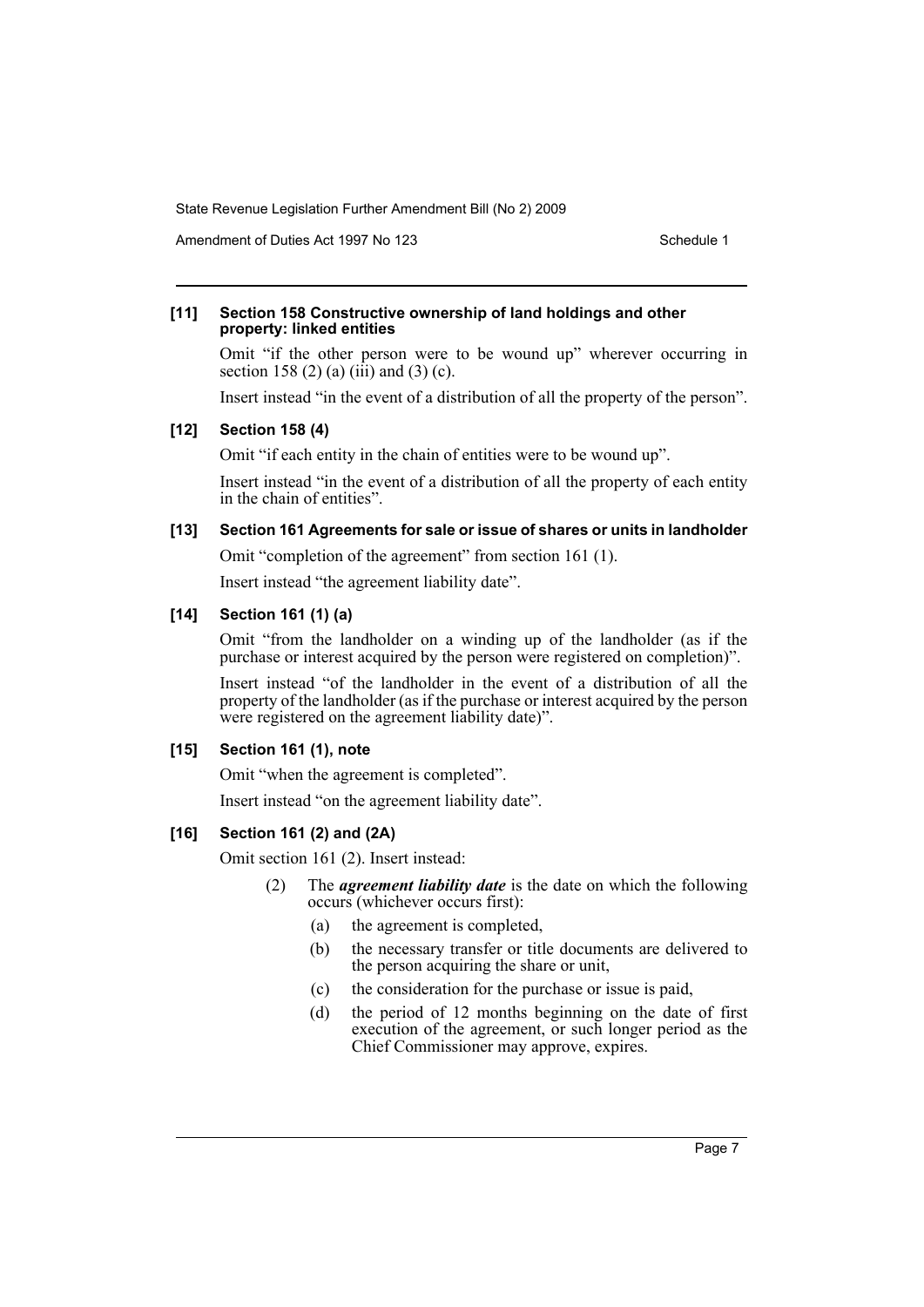Schedule 1 Amendment of Duties Act 1997 No 123

## $(2A)$  If:

- (a) at the time of acquisition of an interest by any person in a landholder that necessitates the lodgment of an acquisition statement under this Chapter, the person was the purchaser or person to whom a unit or share was to be issued under an uncompleted agreement for the purchase or issue of a share or unit in a landholder, and
- (b) the agreement is subsequently rescinded, annulled or otherwise terminated without completion,

the Chief Commissioner is to assess or reassess the statement on the basis that the purchaser or person to whom the unit or share was to be issued did not have an interest in the landholder as a result of the agreement.

#### **[17] Section 162 Valuation of property**

Insert "unencumbered" before "value of land holdings" in section 162 (1).

## **[18] Section 162 (2)**

Insert "or goods" after "the land holdings".

#### **[19] Section 163 Maximisation of entitlements on distribution of property**

Omit ", whether on a winding up of the landholder or otherwise" from section 163 (1).

# **[20] Section 163A General exemptions**

Omit section 163A (b). Insert instead:

(b) if the interest was acquired solely as the result of the making of a compromise or arrangement with creditors under Part 5.1 of the *Corporations Act 2001* of the Commonwealth that has been approved by a court, or

#### **[21] Section 163I Meaning of expressions used in this Chapter**

Insert at the end of the section:

(2) To avoid doubt, in this Chapter, *property* includes money, and a reference to a distribution of property includes a reference to the payment of money.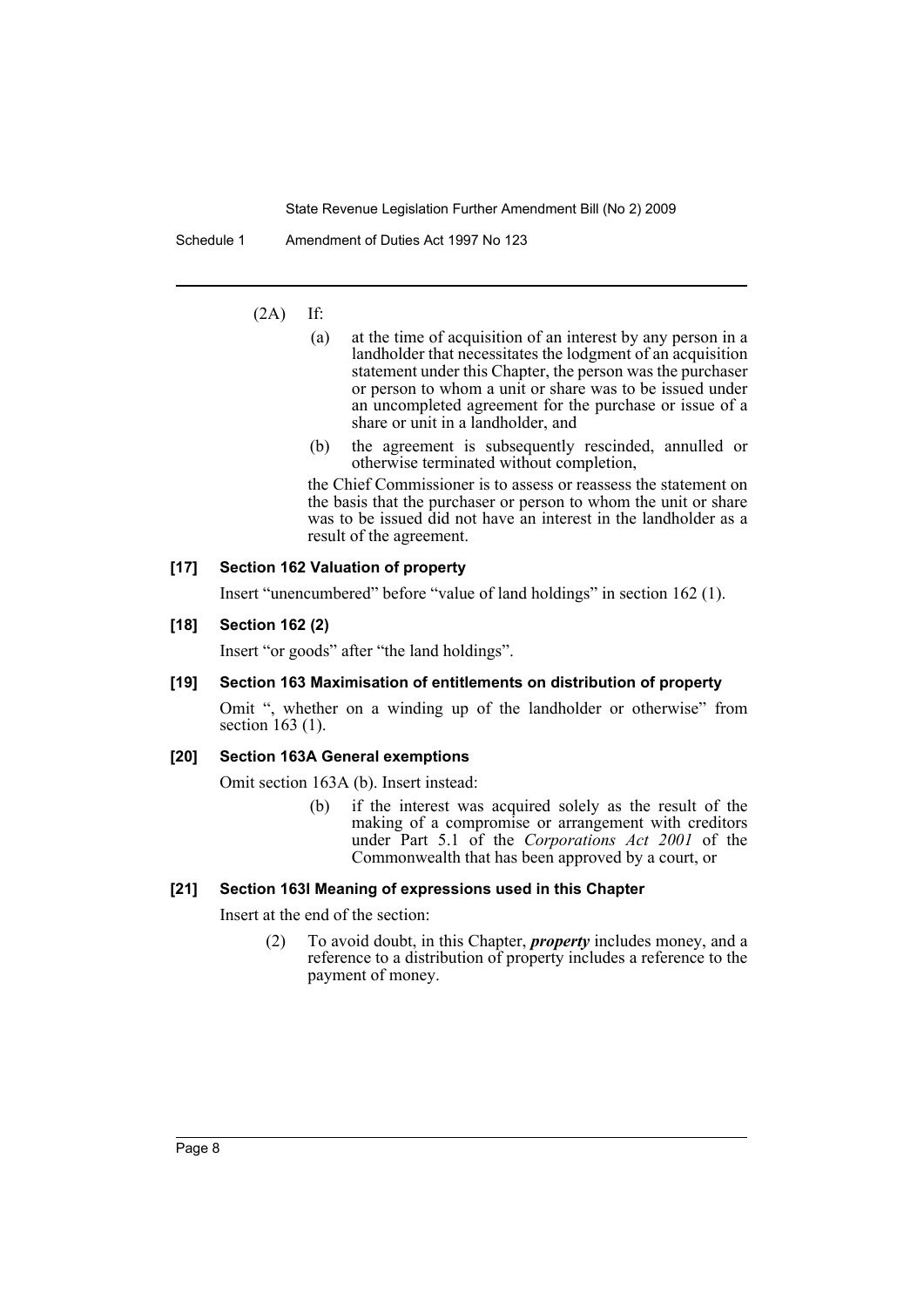Amendment of Duties Act 1997 No 123 Schedule 1

#### **[22] Section 163K Goods of a landholder**

Omit section 163K (2). Insert instead:

- (2) For the purposes of this Chapter, goods are goods of a landholder if the landholder has any interest in the goods, other than an interest as mortgagee, chargee or other secured creditor.
- (3) Goods are goods of a unit trust scheme only to the extent that the interest in the goods is held by the trustee of the unit trust scheme in its capacity as trustee of the scheme or by a custodian of the trustee of the unit trust scheme in its capacity as custodian.
- (4) Goods are not goods of a company if the interest the company has in the goods is held on trust and the company is not a beneficiary of the trust.

#### **[23] Schedule 1 Savings, transitional and other provisions**

Insert at the end of clause 1 (1):

*State Revenue Legislation Further Amendment Act (No 2) 2009*

#### **[24] Schedule 1, clause 75**

Insert after clause 75 (2):

- (2A) However, in calculating the duty payable in respect of any acquisition made before 1 July 2009, the unencumbered value of the goods of the landholder in New South Wales is to be disregarded.
- (2B) Similarly, in applying section 155 (5) to an acquisition made before  $1$  July  $2009$ , the value of "A" is to be determined disregarding the unencumbered value of the goods in New South Wales of the landholder.

#### **[25] Schedule 1, clause 77**

Insert "made on or after 1 July 2009" after "advance or further advance" in clause 77 (1) (b).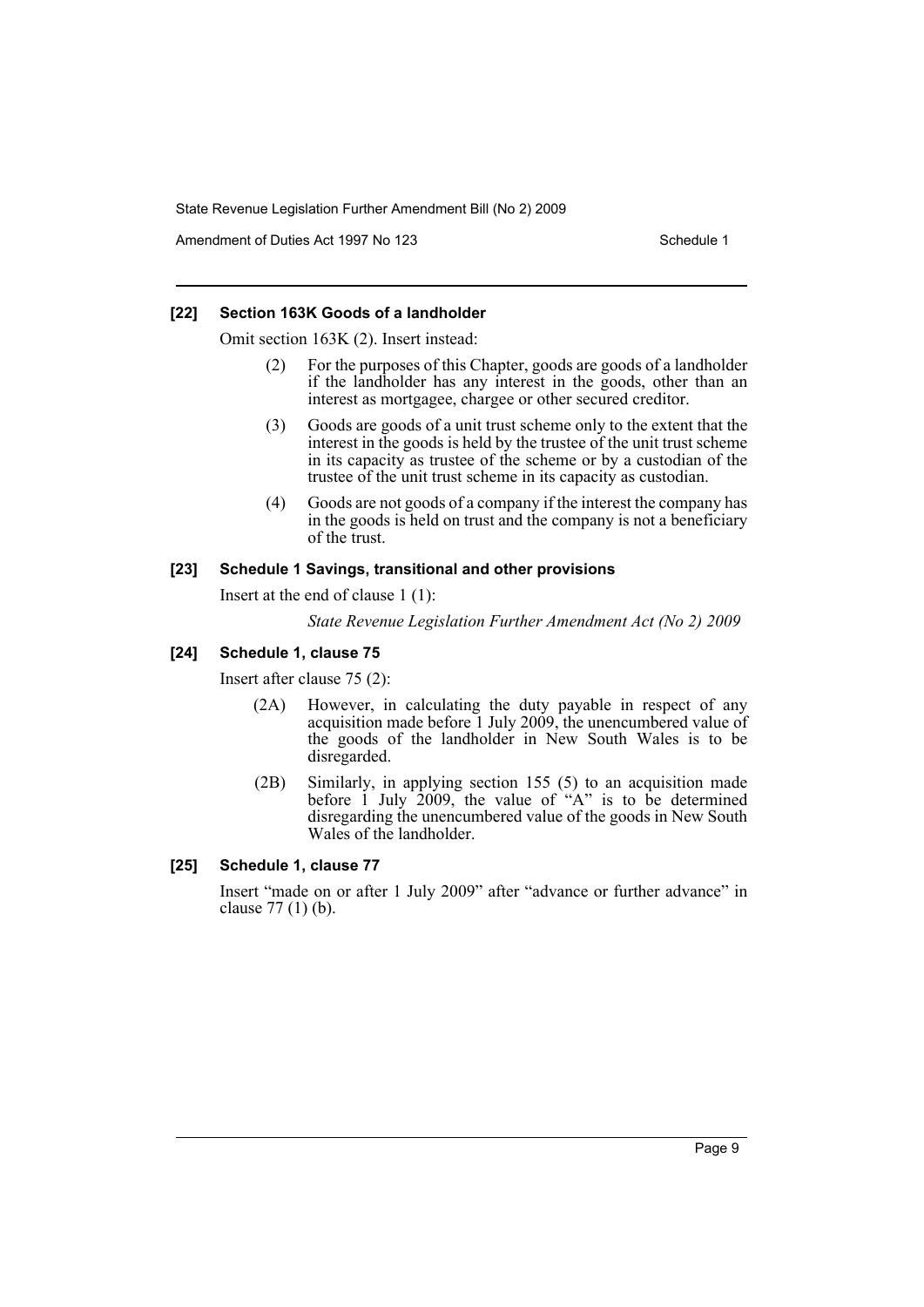Schedule 1 Amendment of Duties Act 1997 No 123

#### **[26] Schedule 1, Part 32**

Insert after Part 31:

# **Part 32 Provisions consequent on enactment of State Revenue Legislation Further Amendment Act (No 2) 2009**

#### **80 Application of landholder duty amendments**

- (1) The amendments made to Chapter 4 by the *State Revenue Legislation Further Amendment Act (No 2) 2009* apply in respect of an interest in a landholder that is acquired on or after the commencement of Schedule 1 to that Act.
- (2) However, section 163A, as in force immediately before its amendment by the *State Revenue Legislation Further Amendment Act (No 2) 2009*, continues to apply in respect of an interest acquired by a person in a landholder if the person's intention to make the acquisition was announced to the market before the date on which the Bill for the *State Revenue Legislation Further Amendment Act (No 2) 2009* was introduced into the Legislative Assembly.
- (3) The amendments to section 161 made by the *State Revenue Legislation Further Amendment Act (No 2) 2009* apply to agreements first executed on or after the commencement of Schedule 1 to that Act.

#### **81 Liability of beneficial owners for landholder duty**

- (1) The landholder liability amendments apply to an interest in a landholder that is acquired on or after the commencement of the amendments.
- (2) If the ultimate beneficial owner of an interest in a landholder acquires an interest in a landholder on or after the commencement of the amendments, an acquisition of an interest in a landholder made before that commencement (a *pre-commencement acquisition*) that would have been treated as an acquisition made by the ultimate beneficial owner of the interest or an associated person if the landholder liability amendments had been in force at the time that the acquisition was made is to be counted for the purpose of determining whether a relevant acquisition has been made.
- (3) For that purpose, such a pre-commencement acquisition is treated as an acquisition made by the ultimate beneficial owner of the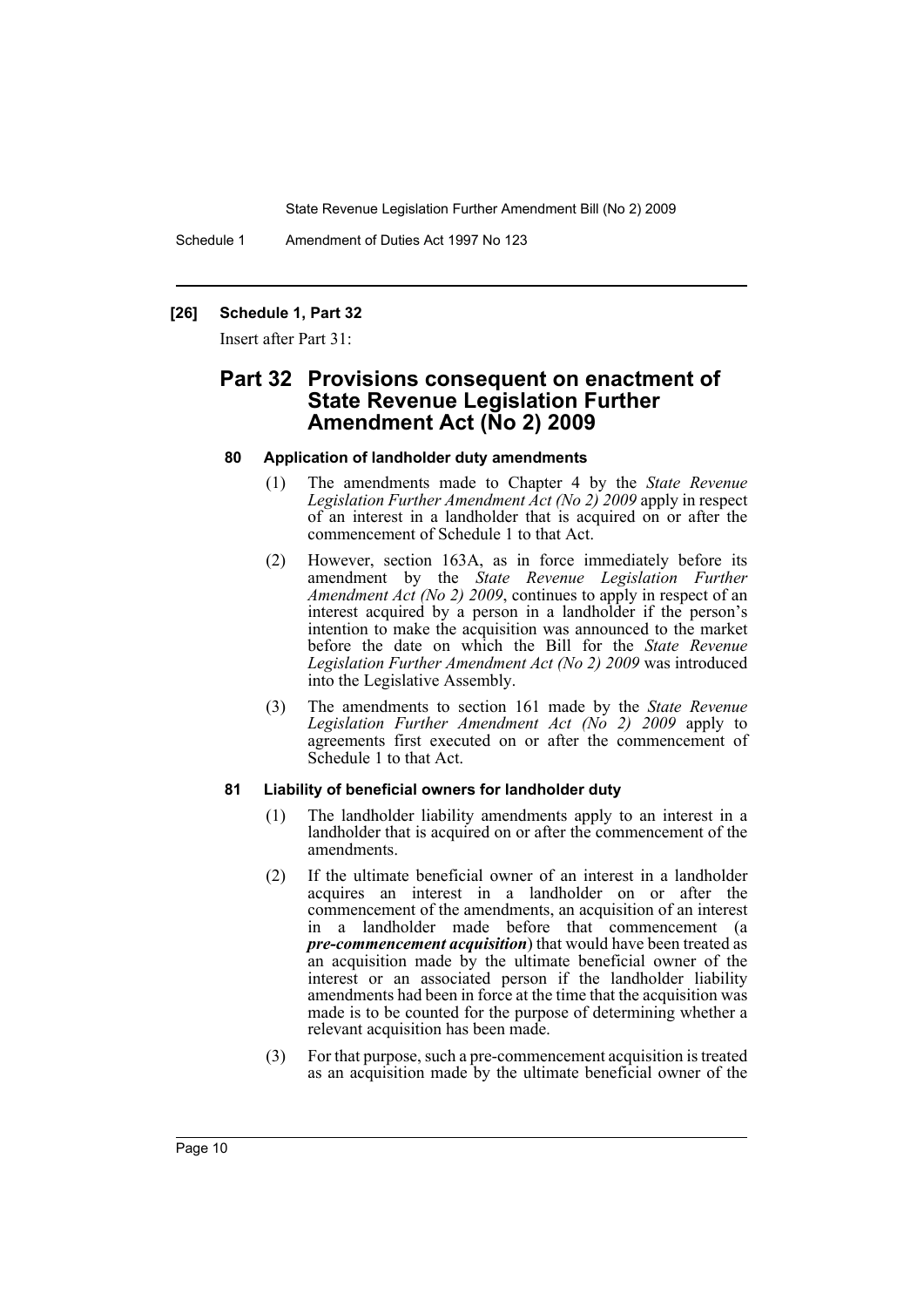Amendment of Duties Act 1997 No 123 Schedule 1

interest or an associated person (as the case requires) and must be disclosed in an acquisition statement by the ultimate beneficial owner of the interest.

- (4) However, a pre-commencement acquisition disclosed in an acquisition statement by the ultimate beneficial owner of an interest in a landholder is an exempt acquisition if, but for subclause (3), the acquisition would not have to be disclosed in that statement.
- (5) Expressions used in this clause have the same meanings as they have in the landholder liability amendments.
- (6) In this clause, the *landholder liability amendments* means the provisions of Part 2A of Chapter 4, as inserted by the *State Revenue Legislation Further Amendment Act (No 2) 2009*.

#### **82 Meaning of "interest in land"**

Clause 4 of the Dictionary, as inserted by the *State Revenue Legislation Further Amendment Act (No 2) 2009*, applies in respect of:

- (a) a transfer of dutiable property that occurs on or after the commencement of Schedule 1 to that Act (except where made in conformity with an agreement for sale or transfer entered into before that commencement), and
- (b) an acquisition of an interest in a landholder under Chapter 4 that is made on or after the commencement of Schedule 1 to that Act.

#### **[27] Dictionary**

Insert after clause 3:

- **4 Interests in land**
	- (1) For the purposes of this Act, a mining lease or mineral claim granted under the *Mining Act 1992* is taken to give the holder an interest in the land to which it relates.
	- (2) For the purposes of this Act, the following do not give rise to an interest in land:
		- (a) an assessment lease, exploration licence or opal prospecting licence under the *Mining Act 1992*,
		- (b) a carbon sequestration right within the meaning of Division 4 of Part 6 of the *Conveyancing Act 1919*,
		- (c) a petroleum title within the meaning of the *Petroleum (Onshore) Act 1991*,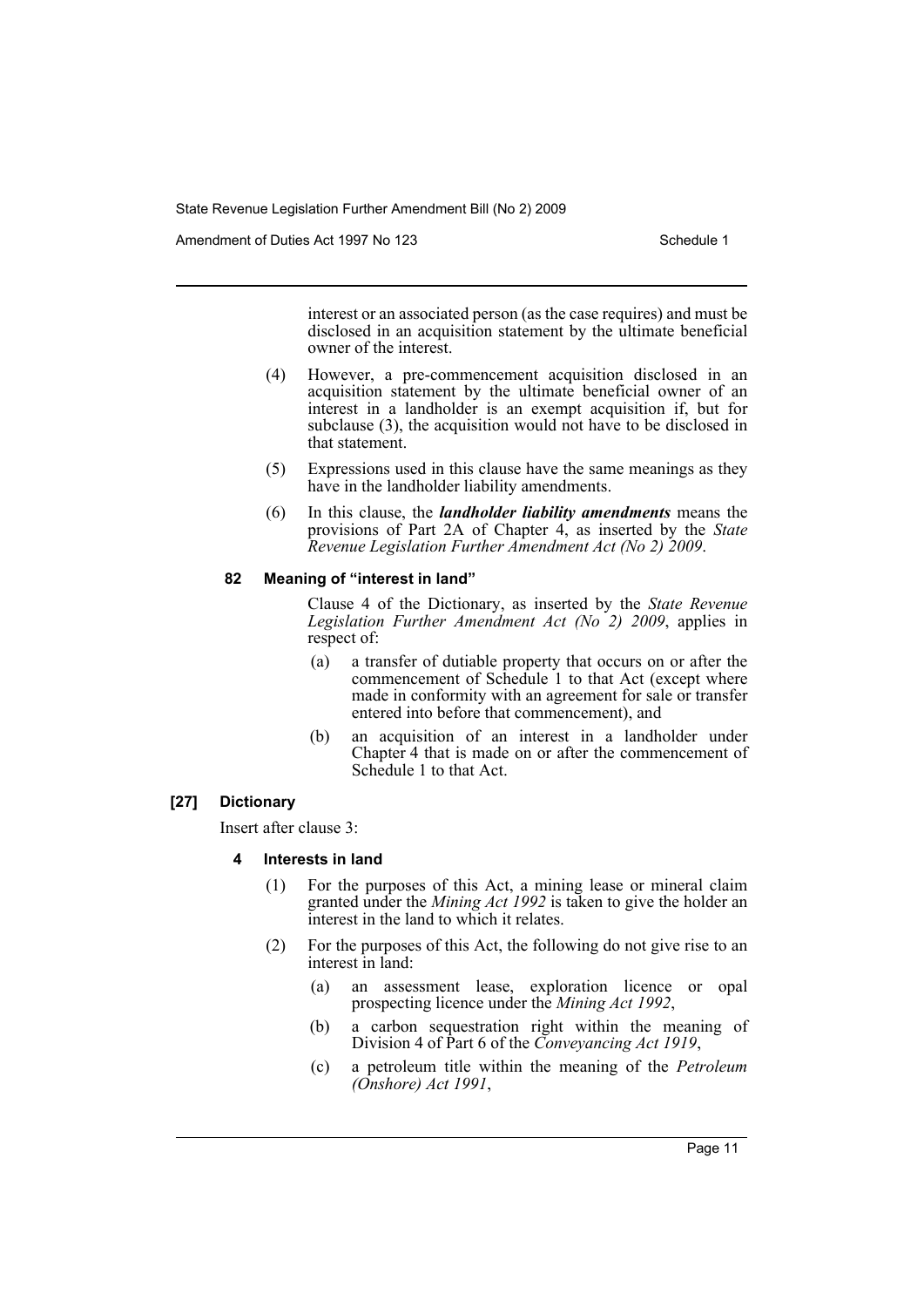Schedule 1 Amendment of Duties Act 1997 No 123

(d) a licence, permit, lease, access authority or special prospecting authority under the *Petroleum (Offshore) Act 1982*.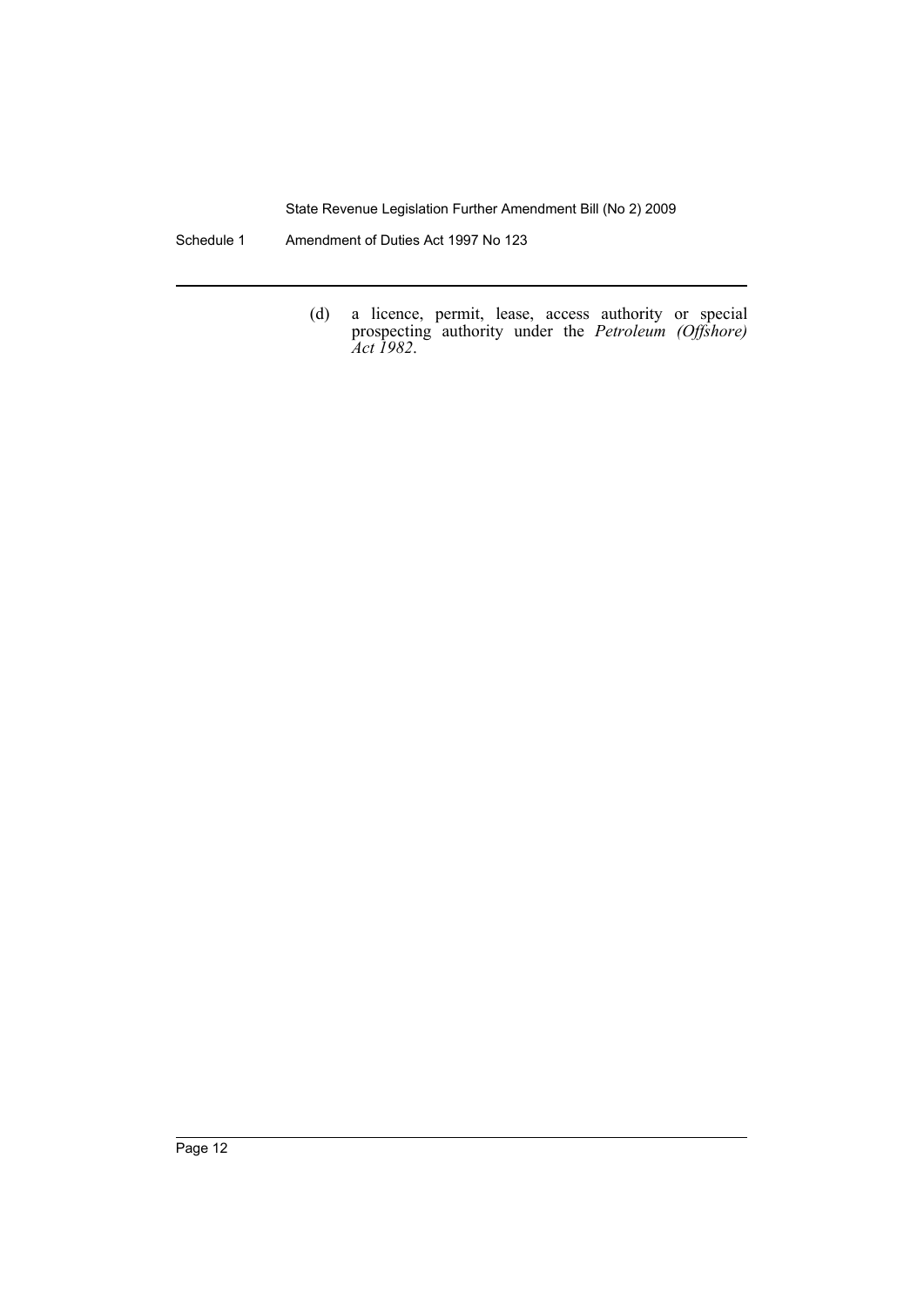Amendment of Parking Space Levy Act 2009 No 5 Schedule 2

# <span id="page-13-0"></span>**Schedule 2 Amendment of Parking Space Levy Act 2009 No 5**

# **[1] Section 8 Imposition of parking space levy**

Insert after section 8 (6):

(7) A tax default does not occur for the purposes of the *Taxation Administration Act 1996* if the levy is paid by 1 September in the year in which liability for payment of the levy arises. **Note.** If a tax default occurs, interest and penalty tax may be charged under the *Taxation Administration Act 1996*.

# **[2] Schedule 1 Savings, transitional and other provisions**

Insert after Part 2:

# **Part 3 Provisions consequent on enactment of State Revenue Legislation Further Amendment Act (No 2) 2009**

# **7 Application of amendments**

The amendment to this Act made by the *State Revenue Legislation Further Amendment Act (No 2) 2009* applies to the parking space levy imposed on 1 July 2009 and in subsequent years.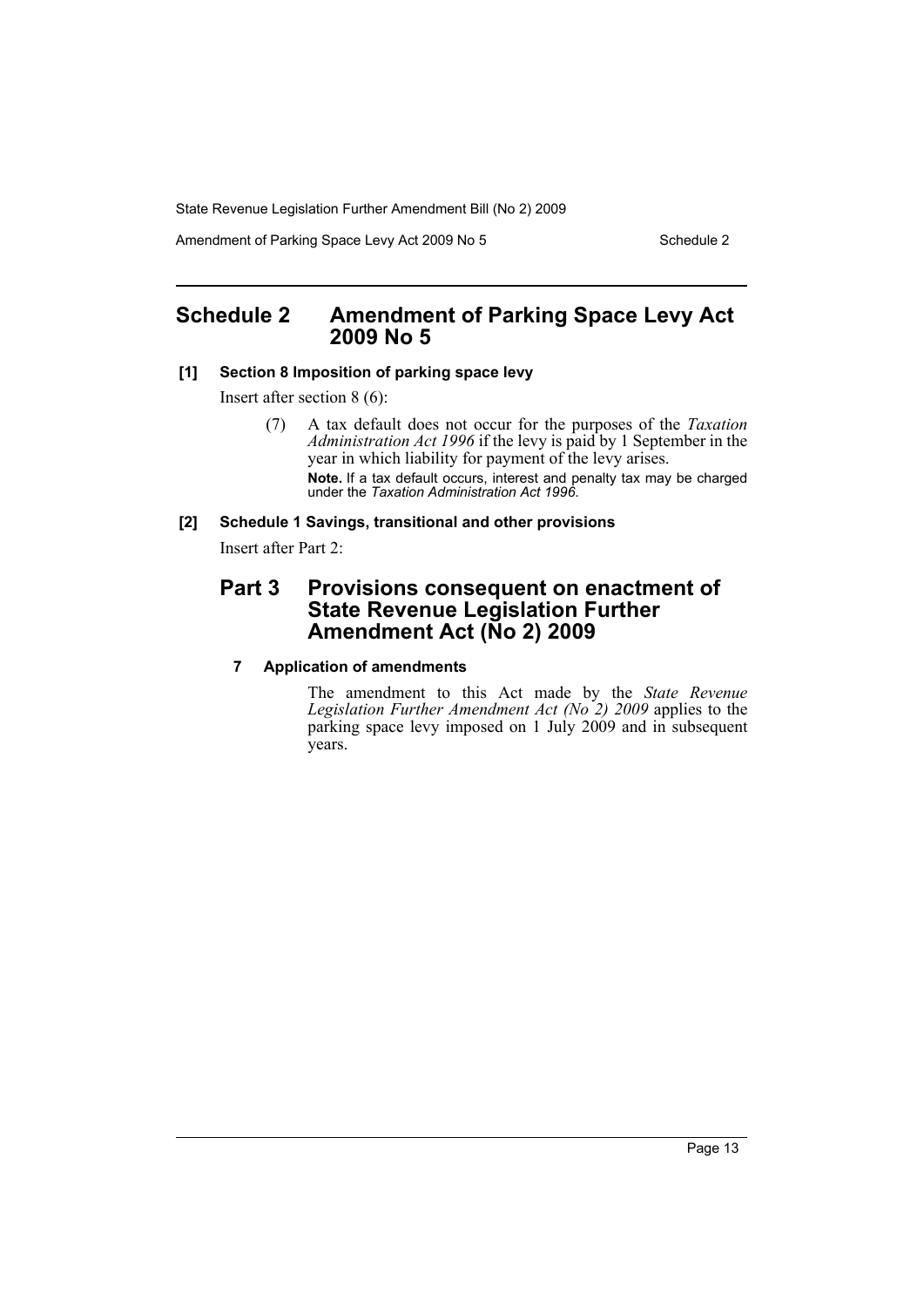Schedule 3 Amendment of Payroll Tax Act 2007 No 21

# <span id="page-14-0"></span>**Schedule 3 Amendment of Payroll Tax Act 2007 No 21**

### **[1] Section 3 Definitions**

Insert in alphabetical order in section 3 (1):

*ABN* means the ABN (Australian Business Number) for an entity within the meaning of the *A New Tax System (Australian Business Number) Act 1999* of the Commonwealth.

*Australian jurisdiction* means a State or a Territory.

*instrument* includes a cheque, bill of exchange, promissory note, money order or a postal order issued by a post office.

*registered business address* means an address for service of notices under the *A New Tax System (Australian Business Number) Act 1999* of the Commonwealth on an entity that has an ABN, as shown in the Australian Business Register kept under that Act.

## **[2] Sections 10–11C**

Omit sections 10 and 11. Insert instead:

#### **10 What are taxable wages**

- (1) For the purposes of this Act, *taxable wages* are wages that are taxable in this jurisdiction.
- (2) However, exempt wages are not taxable wages.

#### **11 Wages that are taxable in this jurisdiction**

- (1) For the purposes of this Act, wages are taxable in this jurisdiction if:
	- (a) the wages are paid or payable by an employer for or in relation to services performed by an employee wholly in this jurisdiction, or
	- (b) the wages are paid or payable by an employer for or in relation to services performed by an employee in 2 or more Australian jurisdictions, or partly in one or more Australian jurisdictions and partly outside all Australian jurisdictions, and:
		- (i) the employee is based in this jurisdiction, or
		- (ii) the employer is based in this jurisdiction (in a case where the employee is not based in an Australian jurisdiction), or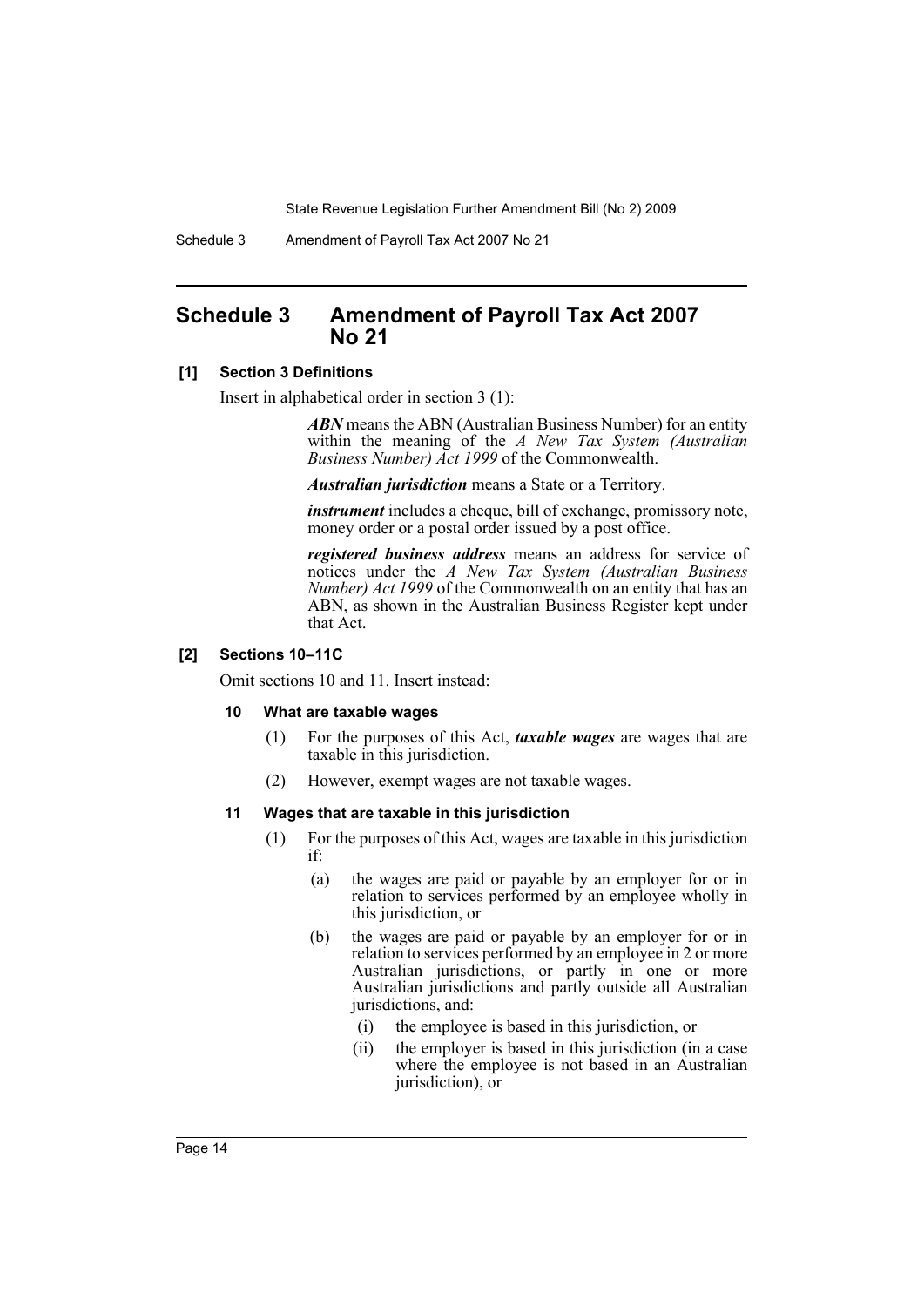Amendment of Payroll Tax Act 2007 No 21 Schedule 3

- (iii) the wages are paid or payable in this jurisdiction (in a case where both the employee and the employer are not based in an Australian jurisdiction), or
- (iv) the wages are paid or payable for services performed mainly in this jurisdiction (in a case where both the employee and the employer are not based in an Australian jurisdiction and the wages are not paid or payable in an Australian jurisdiction), or
- (c) the wages are paid or payable by an employer for or in relation to services performed by an employee wholly outside all Australian jurisdictions and are paid or payable in this jurisdiction.

**Note.** Section 66A provides an exemption for wages paid or payable for services performed wholly in one or more other countries for a continuous period of more than 6 months.

- (2) The question of whether wages are taxable in this jurisdiction is to be determined by reference only to the services performed by the employee in respect of the employer during the month in which the wages are paid or payable, subject to this section.
- (3) Any wages paid or payable by an employer in respect of an employee in a particular month are taken to be paid or payable for or in relation to the services performed by the employee in respect of the employer during that month.

**Note.** For example, if wages paid in a month are paid to an employee for services performed over several months, the question of whether the wages are taxable in this jurisdiction is to be determined by reference only to services performed by the employee in the month in which the wages are paid. The services performed in previous months are disregarded. (The services performed in previous months will be relevant to the question of whether wages paid in those previous months are taxable in this jurisdiction.)

- (4) If no services are performed by an employee in respect of an employer during the month in which wages are paid or payable to or in relation to the employee:
	- (a) the question of whether the wages are taxable in this jurisdiction is to be determined by reference only to the services performed by the employee in respect of the employer during the most recent prior month in which the employee performed services in respect of the employer, and
	- (b) the wages are taken to be paid or payable for or in relation to the services performed by the employee in respect of the employer during that most recent prior month.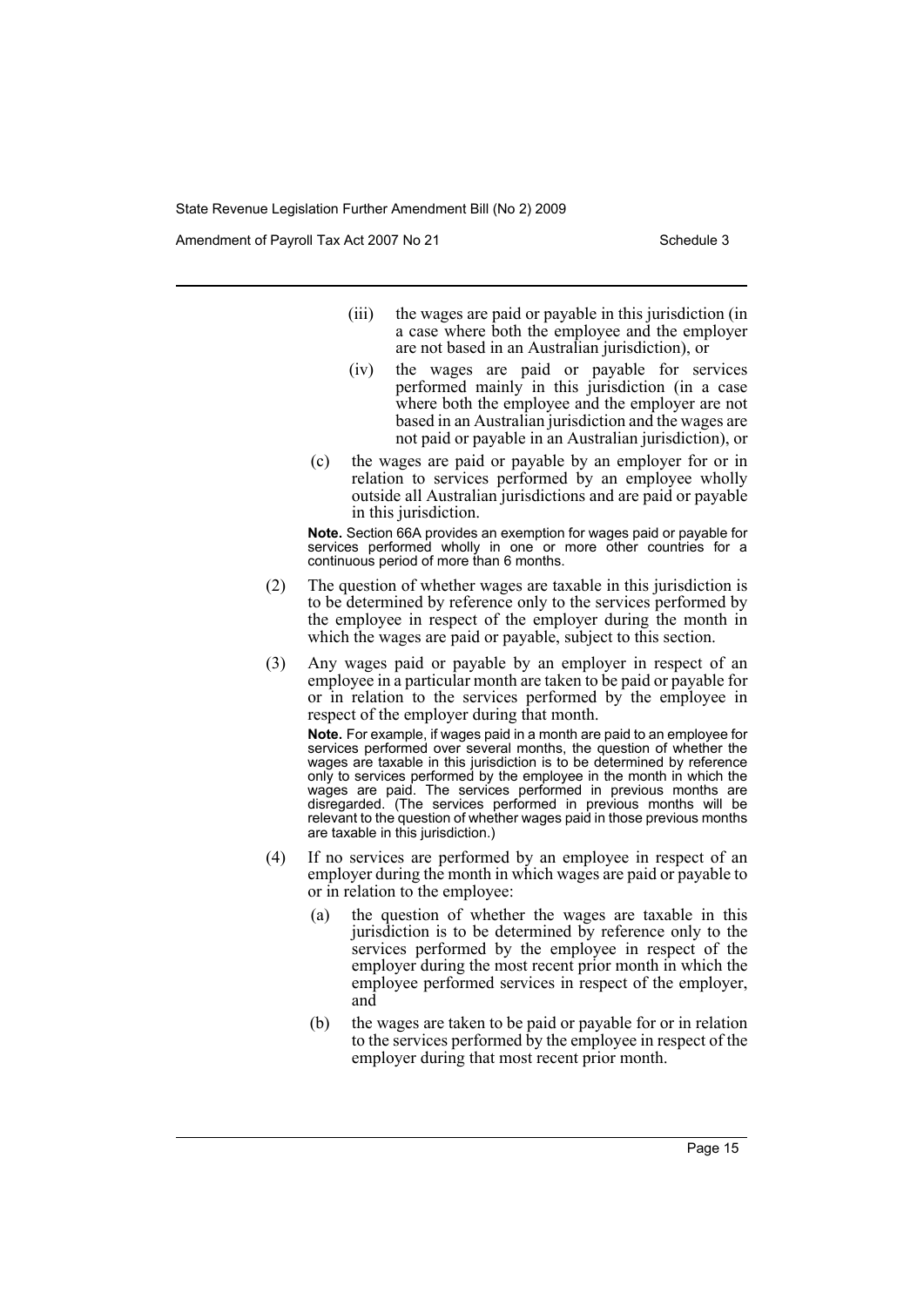- (5) If no services were performed by an employee in respect of an employer during the month in which wages are paid or payable to or in relation to the employee or in any prior month:
	- (a) the wages are taken to be paid or payable for or in relation to services performed by the employee in the month in which the wages are paid or payable, and
	- (b) the services are taken to have been performed at a place or places where it may be reasonably expected that the services of the employee in respect of the employer will be performed.
- (6) All amounts of wages paid or payable in the same month by the same employer in respect of the same employee are to be aggregated for the purposes of determining whether they are taxable in this jurisdiction (as if they were paid or payable for all services performed by the employee in the month in which the wages are paid or payable, or the most recent prior month, as the case requires).

**Note.** For example, if one amount of wages is paid by an employer in a particular month for services performed in this jurisdiction, and another amount of wages is paid by the same employer in the same month for services performed by the same employee in another Australian jurisdiction, the wages paid are to be aggregated (as if they were paid for all services performed by the employee in that month). Accordingly, subsection (1) (b) would be applied for the purpose of determining whether the wages are taxable in this jurisdiction.

(7) If wages are paid in a different month from the month in which they are payable, the question of whether the wages are taxable in this jurisdiction is to be determined by reference to the earlier of the relevant months.

#### **11A Jurisdiction in which employee is based**

- (1) For the purposes of this Act, the jurisdiction in which an employee is based is the jurisdiction in which the employee's principal place of residence is located.
- (2) The jurisdiction in which an employee is based is to be determined by reference to the state of affairs existing during the month in which the relevant wages are paid or payable.
- (3) If more than one jurisdiction would qualify as the jurisdiction in which an employee is based during a month, the jurisdiction in which the employee is based is to be determined by reference to the state of affairs existing on the last day of that month.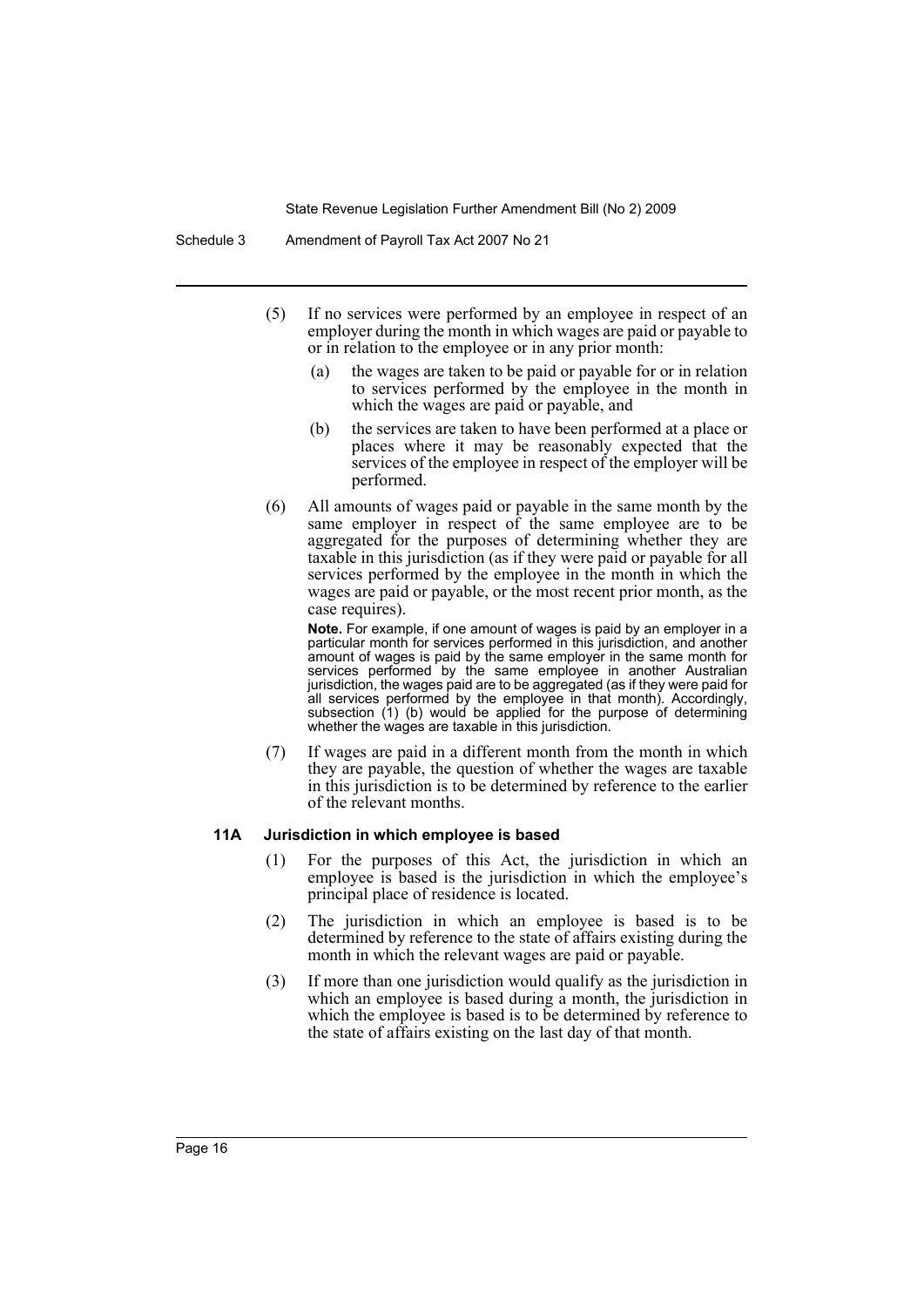Amendment of Payroll Tax Act 2007 No 21 Schedule 3

- (4) An employee who does not have a principal place of residence is taken, for the purposes of this Act, to be an employee who is not based in an Australian jurisdiction.
- (5) In the case of wages paid or payable to a corporate employee, the jurisdiction in which the employee is based is to be determined in accordance with section 11B instead of this section (as if a reference in section 11B to an employer were a reference to an employee).
- (6) In this section, a *corporate employee* is a company that is taken to be an employee under section 34 or 39 or a company to whom a payment is made that is taken to be wages payable to an employee under section 42 or 47.

#### **11B Jurisdiction in which employer is based**

- (1) For the purposes of this Act, the jurisdiction in which an employer is based is:
	- (a) the jurisdiction in which the employer's registered business address is located (if the employer has an ABN), or
	- (b) the jurisdiction in which the employer's principal place of business is located (in any other case).
- (2) If wages are paid or payable in connection with a business carried on by an employer under a trust, the employer's registered business address is the registered business address of the trust or, if the trust does not have an ABN, the registered business address of the trustee of the trust.
- (3) If an employer has registered business addresses located in different jurisdictions at the same point in time, the jurisdiction in which the employer is based at that point in time is the jurisdiction in which the employer's principal place of business is located.
- (4) The jurisdiction in which an employer is based is to be determined by reference to the state of affairs existing during the month in which the relevant wages are paid or payable.
- (5) If more than one jurisdiction would qualify as the jurisdiction in which an employer is based during a month, the jurisdiction in which the employer is based is to be determined by reference to the state of affairs existing on the last day of that month.
- (6) An employer who has neither a registered business address nor a principal place of business is taken, for the purposes of this Act, to be an employer who is not based in an Australian jurisdiction.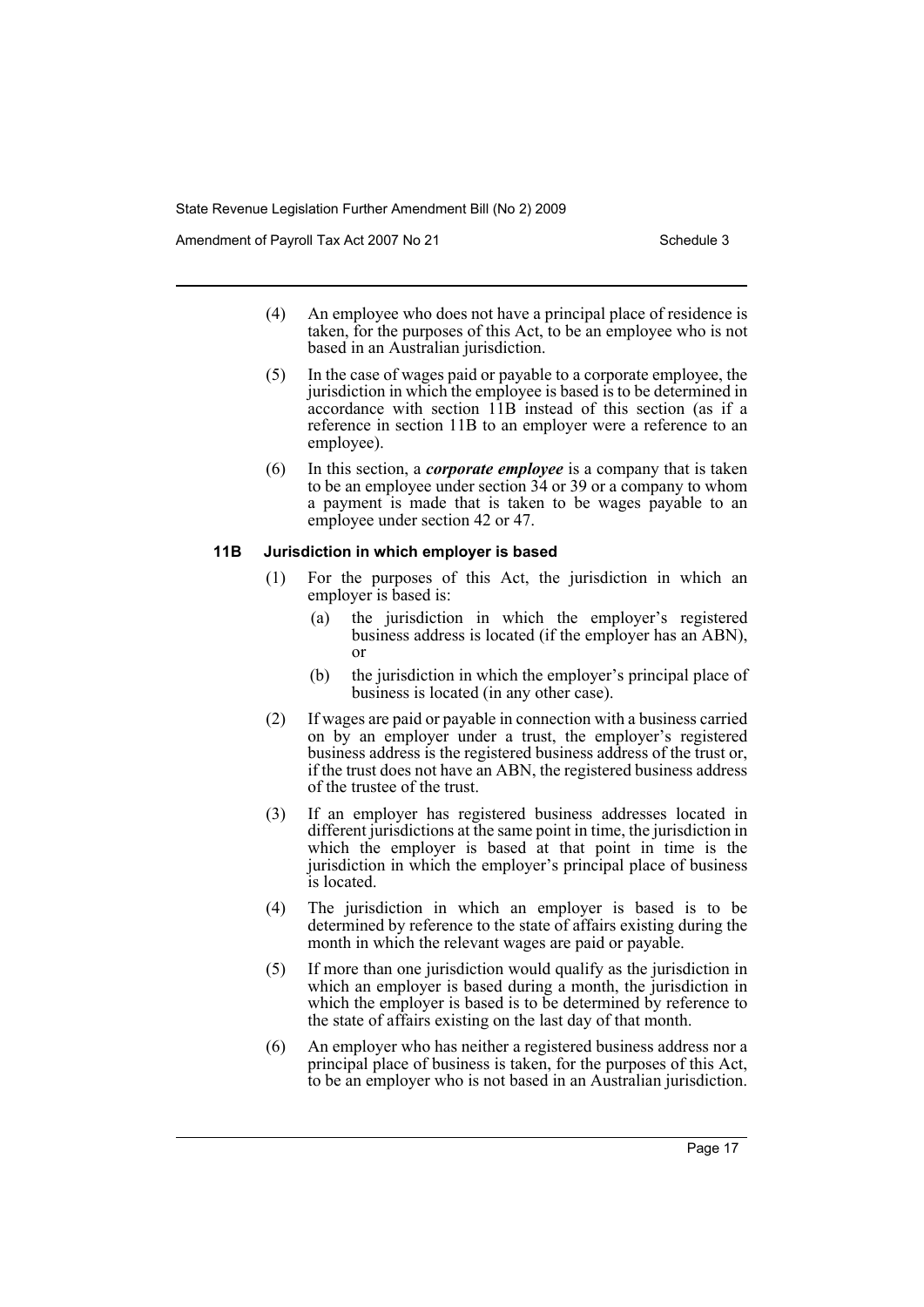#### **11C Place and date of payment of wages**

- (1) For the purposes of this Act, wages are taken to have been paid at a place if, for the purpose of the payment of those wages:
	- (a) an instrument is sent or given or an amount is transferred by an employer to a person or a person's agent at that place, or
	- (b) an instruction is given by an employer for the crediting of an amount to the account of a person or a person's agent at that place.
- (2) The wages are taken to have been paid on the date that the instrument was sent or given, the amount was transferred or the account credited in accordance with the instruction (as the case requires).
- (3) Wages are taken to be payable at the place at which they are paid, subject to this section.
- (4) Wages that are not paid by the end of the month in which they are payable are taken to be payable at:
	- (a) the place where wages were last paid by the employer to the employee, or
	- (b) if wages have not previously been paid by the employer to the employee—the place where the employee last performed services in respect of the employer before the wages became payable.
- (5) If wages paid or payable in the same month by the same employer in respect of the same employee are paid or payable in more than one Australian jurisdiction, the wages paid or payable in that month are taken to be paid or payable in the Australian jurisdiction in which the highest proportion of the wages are paid or payable.

**Note.** Section 11 requires all wages paid or payable in the same month by the same employer in respect of the same employee to be aggregated for the purpose of determining whether the wages are taxable in this jurisdiction. The above provision ensures only one Australian jurisdiction can be considered to be the jurisdiction in which the wages are paid or payable.

#### **[3] Section 13 What are wages?**

Insert after section 13 (2):

(3) This Act applies in respect of wages referred to in subsection  $(1)$  (a)–(e) that are paid or payable to or in relation to a person who is not an employee in the same way as it applies to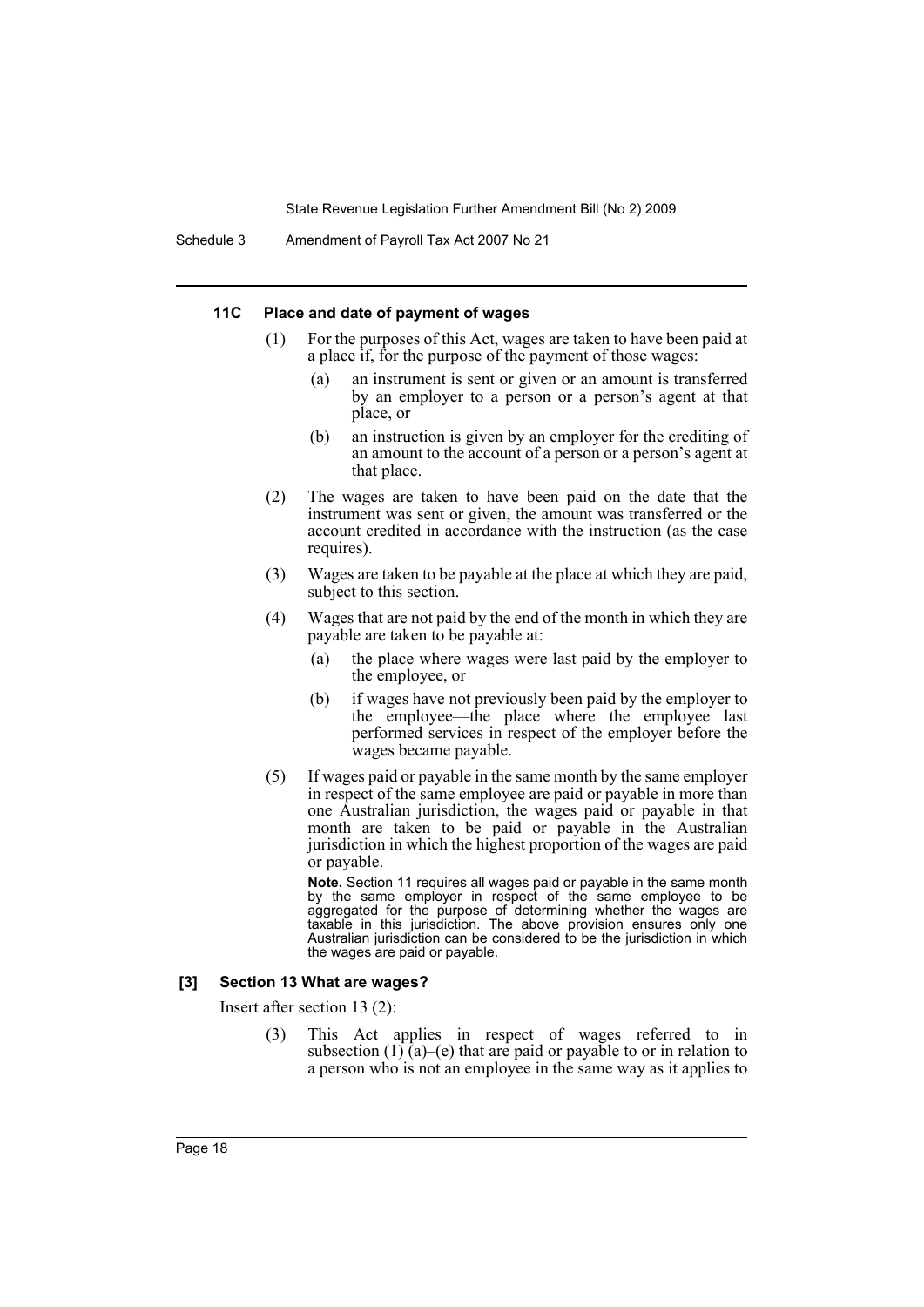Amendment of Payroll Tax Act 2007 No 21 Schedule 3

wages paid or payable to an employee (as if a reference in this Act to an employee included a reference to any such person).

#### **[4] Section 24 Inclusion of shares and options granted to directors as wages**

Omit section 24 (4). Insert at the end of the section:

**Note.** Section 13 provides that a reference to an employee in this Act includes a reference to any person to whom any amount that is treated as wages under this Act is paid or payable. See also section 11, which deems the wages to be paid or payable for services performed.

#### **[5] Section 25 When services considered to have been performed**

Omit the section.

#### **[6] Section 26 Place where wages are payable**

Omit the note at the end of section 26 (2). Insert instead:

**Note.** The place where wages are paid or payable is sometimes relevant to determining whether the wages are liable to payroll tax under this Act. See section 11.

#### **[7] Part 4, Division 9**

Insert after Division 8:

# **Division 9 Services outside Australia**

#### **66A Wages paid or payable for or in relation to services performed in other countries**

Wages are exempt wages if they are paid or payable for or in relation to services performed by an employee wholly in one or more other countries for a continuous period of more than 6 months beginning on the day on which wages were first paid or payable to that employee for the services so performed.

#### **[8] Schedule 3 Savings, transitional and other provisions**

Insert at the end of clause 1 (1):

*State Revenue Legislation Further Amendment Act (No 2) 2009*